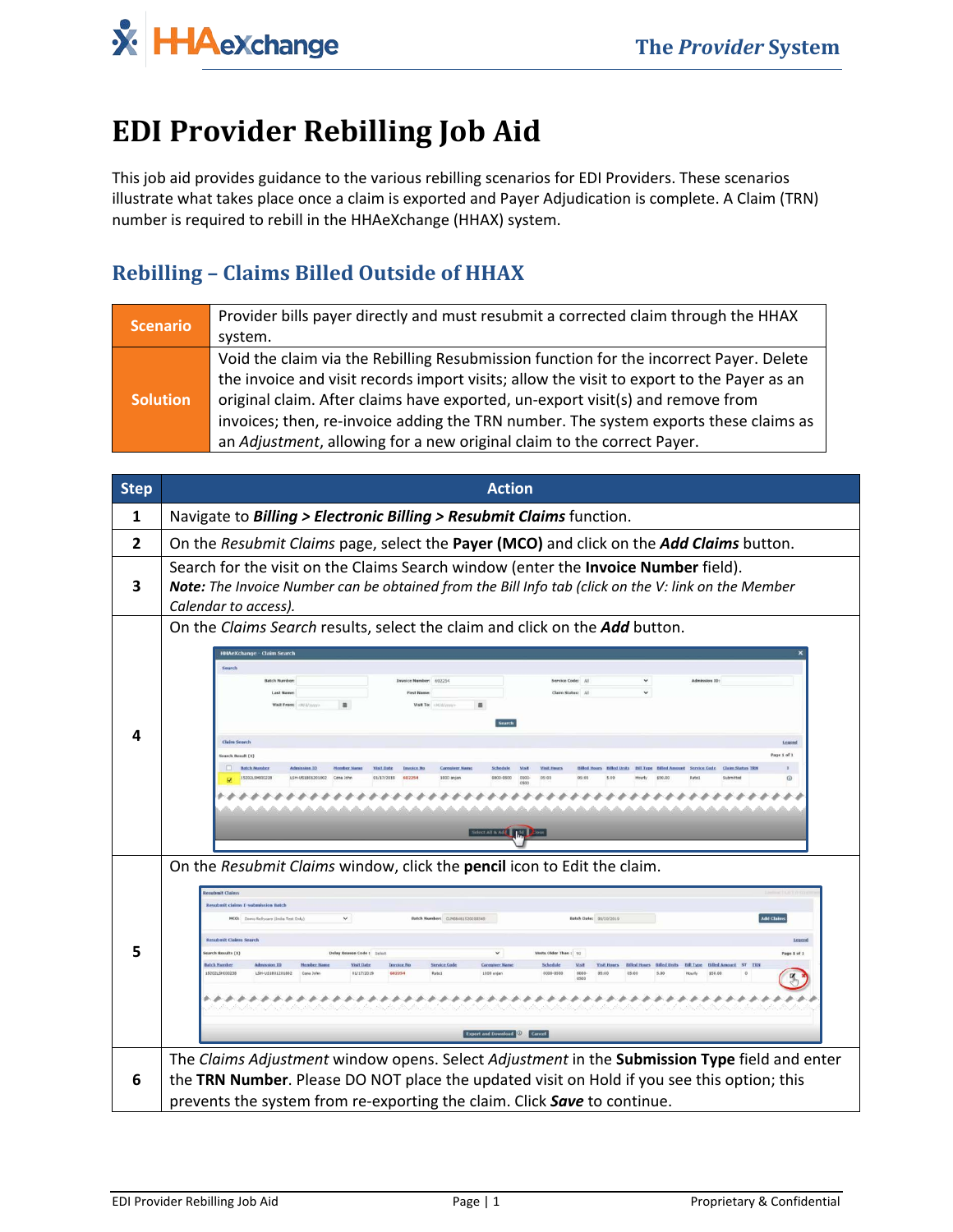

| <b>Step</b> |                                                                                                                                                                                                                              | <b>Action</b>                                                                                                                                                                                                                                                                                                                          |
|-------------|------------------------------------------------------------------------------------------------------------------------------------------------------------------------------------------------------------------------------|----------------------------------------------------------------------------------------------------------------------------------------------------------------------------------------------------------------------------------------------------------------------------------------------------------------------------------------|
|             | <b>Claim Adjustment</b><br>All fields marked with an asterisk (*) are required.<br>adjustment in Billed Adjustment Hours.<br><b>Visit Date</b><br>07/04/2021<br><b>TRN Number</b><br><b>Start Time</b><br>0956<br>07/04/2021 | ×<br>A Important: Claim Adjustment changes will bypass ALL billing validations and rounding rules. It is an override function. Make sure you have authorizations to cover any<br>Submission Type *<br>Adjustment<br>Select<br>Original<br>Adjustment<br>Void<br><b>End Time</b><br><b>Service Hours</b><br>1159<br>07/04/2021<br>02:00 |
|             | <b>Billed Adj Hours O</b><br>$(-)$ HHMM                                                                                                                                                                                      | <b>TT Hours</b><br><b>Billed Hours</b><br>Payroll Adj Hours<br>$(-)$ HHMM<br><b>HHMM</b><br>02:00                                                                                                                                                                                                                                      |
|             | navigate to Admin > File Processing.                                                                                                                                                                                         | Select Save Batch & Send. Once completed, the system automatically generates an 837<br>Adjustment File and exports both Visits/Claims via the nightly process (overnight). To view,                                                                                                                                                    |

## **Billing Review – On Hold Reason**

| Visits on Same Day/Service Code must be Billed on Same Invoice |                                                                                                                                           |
|----------------------------------------------------------------|-------------------------------------------------------------------------------------------------------------------------------------------|
|                                                                | Provider invoices Visit 1 and the HHAX system exports the claim.<br>٠                                                                     |
| <b>Scenario</b>                                                | Upon Payer Adjudication, the Provider adds Visit 2 on the same day, for the same<br>٠<br>Patient, with the same Service Code.             |
|                                                                | Before exporting Visit 2, it is held in Billing Review with the Visits on same<br>day/service code must be billed on same invoice reason. |
|                                                                | Un-Export Claim 1<br>٠                                                                                                                    |
| <b>Solution</b>                                                | Add TRN Number to both Claims<br>٠                                                                                                        |
|                                                                | As a result, HHAX exports both claims as an Adjustment                                                                                    |

| <b>Action</b>                                                                                                                                                                                                                                                            |
|--------------------------------------------------------------------------------------------------------------------------------------------------------------------------------------------------------------------------------------------------------------------------|
| Un-export Visit 1. Navigate to <i>Billing &gt; Search &gt; Search by Invoice</i> to find the Invoice<br>associated with the visit.<br><b>Note:</b> The Invoice Number can be obtained from the Bill Info tab (click on the V: link on the Member<br>Calendar to access). |
| <b>Primary Bill To:</b><br><b>Histon</b><br>Primary bill to: Demo Rellycare                                                                                                                                                                                              |
| Service Code: Rate1<br><b>Bill Type: Hourly</b><br>rvice Hours: 06:90<br>$To \land$ $\&$                                                                                                                                                                                 |
| Billed: Y<br>Invoice#: 602262<br>Invoice Creation Date: 01/20/2019<br><b>Billing Hold: No</b><br><b>TRN Number: 1234</b><br>$\Omega$<br><b>Place Updated Visit on Hold <math>\Omega</math></b>                                                                           |
|                                                                                                                                                                                                                                                                          |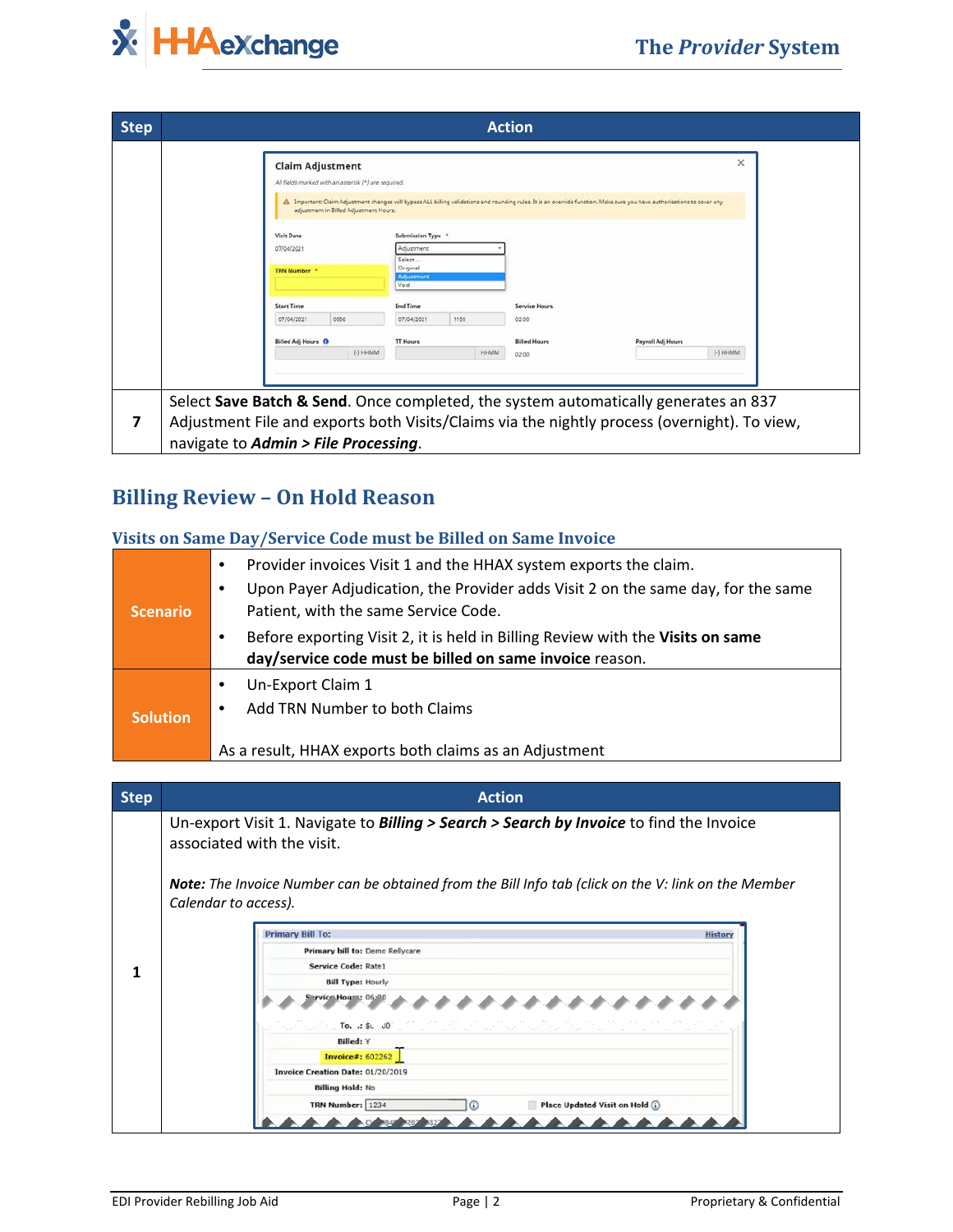

| <b>Step</b> | <b>Action</b>                                                                                                                                                                                                                                                                                                                                                                                                                                                                                                                                                                                                                                                                                                                                      |
|-------------|----------------------------------------------------------------------------------------------------------------------------------------------------------------------------------------------------------------------------------------------------------------------------------------------------------------------------------------------------------------------------------------------------------------------------------------------------------------------------------------------------------------------------------------------------------------------------------------------------------------------------------------------------------------------------------------------------------------------------------------------------|
| 2           | On the Invoice Search results screen, click on the <i>Invoice Number</i> link to open the Invoice<br>Details page. On the Invoice Details page, click on the "Y" link under the Export Status column<br>to change the Export Status.                                                                                                                                                                                                                                                                                                                                                                                                                                                                                                               |
|             | Invoice Details<br><b>Back</b><br>Invoice<br>H Invoice Number: 602262 Edit<br>ssien ID: US17012019<br>Hember Name: Wick John<br>Address: XXXXX<br>Total Amount: 160.00<br>Total Hours: 6:0<br><b>Batch Date: 01/20/2019</b><br>Batch Number: 15202L5H100244<br>NPL: NP0998877<br>Offices Jensy City<br>Office Address: Slicon Valley<br>Secondary Identifier: 51887799<br>Bay Area, CA 10010<br>Search Results (1)<br>Visits<br>區.<br>or<br>ffo<br><b>Yout Hrs</b> Yout Rate He<br>ST.<br><b>Admission ID Hember Name</b><br>Visit Date -<br><b>Provider Name</b><br>Carnatezr.IN Carnatezr Name West<br>Ameen<br>LifeSaver Home Care<br>\$10.00<br>\$0.00<br>01/16/2019<br>Wick John<br>00-0600 06:00<br>\$60.00<br>0517012019<br><b>000 ania</b> |
|             | The Update Export Flag to "No" window opens. Enter the TRN number (sent with ERA by the<br>Payer) and select the Apply TRN to all visits with this Invoice # checkbox. If all changes are<br>completed on the same day, then DO NOT select the Place On Hold checkbox. Click Save.<br>HHAeXchange - Update Export Flag to "No"                                                                                                                                                                                                                                                                                                                                                                                                                     |
| 3           | <b>Update Export Flag to "No"</b><br>Member: Wick, John (US17012019)<br><b>MCO:</b> Demo Rellycare (India Test Only)<br><b>Invoice: 602262</b><br>Visit: 0000-0600<br><b>Billed: \$60.00</b><br><b>TRN:</b> 1234<br>$\mathsf{X}$ (i) Apply TRN to all visits with this Invoice #<br>Place On Hold: Place all other visits with this TRN on Manual E-Billing Hold 1<br>* Manual Hold Reason: Billing Edit<br>$\checkmark$<br>Close                                                                                                                                                                                                                                                                                                                  |
|             | Note: The visit and associated TRN is found in the Remittance File.<br>The Export Status changes to "N" (No).                                                                                                                                                                                                                                                                                                                                                                                                                                                                                                                                                                                                                                      |
| 4           | <b>Invoice Details</b><br><b>Back</b><br>H Invoice Number: 602262 Edit<br>Admission ID: US17012019<br>Hember Name: Wick Joh<br>Address: XXXXX<br>áý.<br>Ash.<br>Search Results (1)<br>Visits<br>巴<br>惡<br>Visit Date -<br>dmission ID<br><b>Member Name</b><br><b>Provider Name</b><br>Caregive<br>01/16/2019<br>US17012019<br> A1<br>\$60.00<br>$\sim$<br>$Y = 2$<br>Printlaneice PrintDutySheet                                                                                                                                                                                                                                                                                                                                                  |
|             | On the Batch Details page, click on the Member Name (link) to access the Member<br>Profile/Calendar.<br><b>Batch Details</b>                                                                                                                                                                                                                                                                                                                                                                                                                                                                                                                                                                                                                       |
| 5           | <b>Back</b><br>Batch<br>Batch Number: 15202L5H100245<br>Batch Date: 1/20/2019<br><b>Export Date</b><br><b>Invoice Count: 1</b><br>Total Amount: \$40.00<br>Total Hours: 04:00<br><b>Total OT Hours:</b><br><b>Total TT Hours</b><br><b>Total Visit Hours: 04:00</b><br>Provider: LifeSaver Home Care Inc.<br>Status: Pending<br>Provider Export: Export<br>Search Results (1)<br><b>Involces</b><br><b>Batch Number</b><br>Misit To<br>Address<br><b>Total Hos</b><br><b>Immoke Nu</b><br>Wisit From<br>Admission ID<br><b>Sombor Nam</b><br>Total A<br><b>HCO</b><br>Deriva<br>Rellycare<br>Cindia Test<br>Cindy]<br>01/16/2019<br>01/16/2019<br>xxxxx<br>\$40.00<br>15202LSH00243<br>US17012019<br>04:00<br>002204<br>G                          |
| 6           | On the Member's Calendar, click on the $V$ : link on Visit 2.                                                                                                                                                                                                                                                                                                                                                                                                                                                                                                                                                                                                                                                                                      |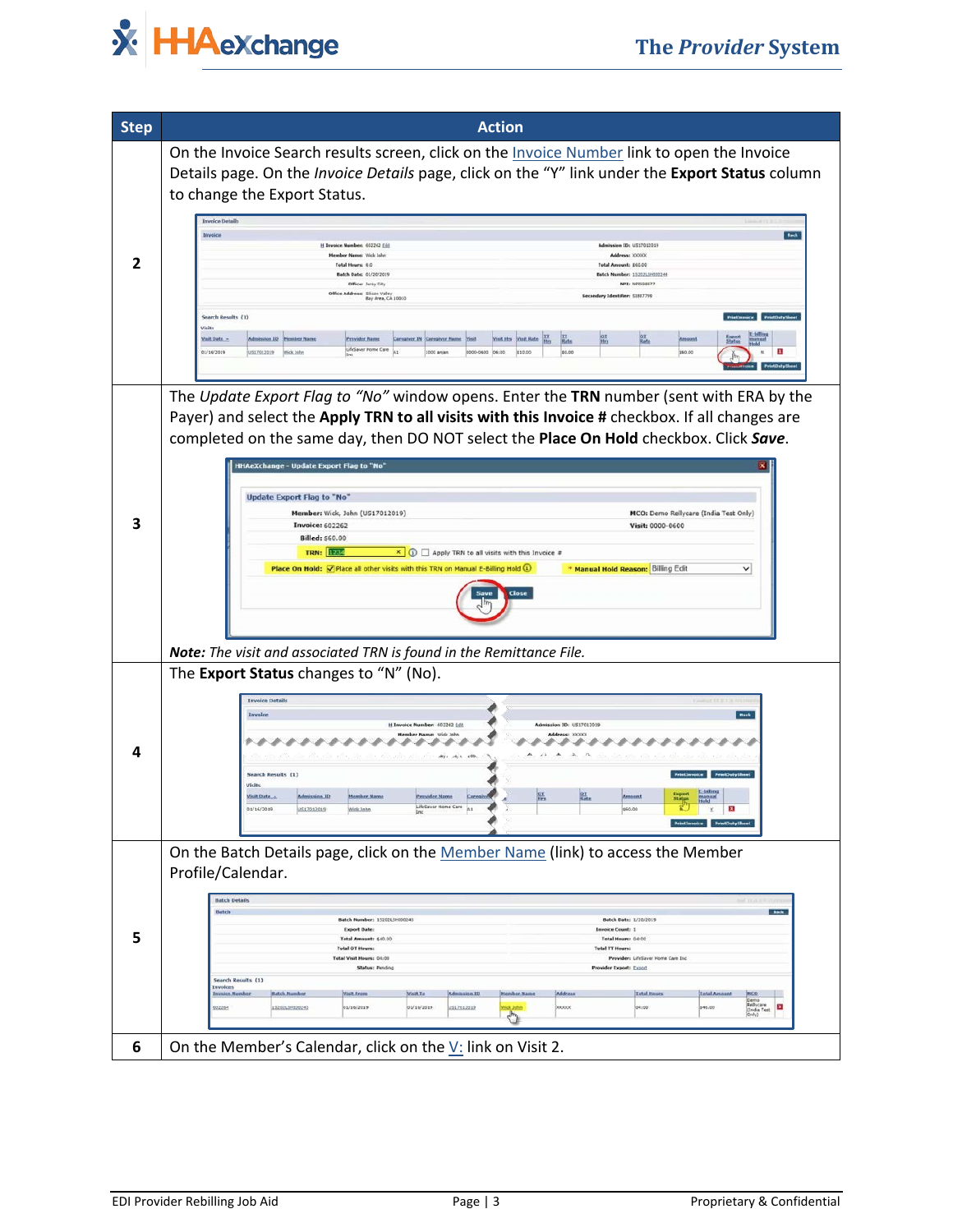

| <b>Step</b> | <b>Action</b>                                                                                                                                                                                                                                                                                                                                                                                            |
|-------------|----------------------------------------------------------------------------------------------------------------------------------------------------------------------------------------------------------------------------------------------------------------------------------------------------------------------------------------------------------------------------------------------------------|
|             | 15<br>16<br>S:0000-0600<br>V:0000-0600<br>B: Y(06:00)<br>1000<br>S:1200-1600<br>41200-1600<br><b>B: Y   R4:00)</b>                                                                                                                                                                                                                                                                                       |
| 7           | Select the Bill Info tab and enter the TRN Number and Save.<br><b>Primary Bill To:</b><br>History<br>Primary bill to: Demo Rellycare<br>Service Code: Rate1<br><b>Bill Type: Hourly</b><br>Invoice#: 602264<br>Invoice Creation Date: 01/20/2019<br><b>Billing Hold: No</b><br>$\times$ 0<br><b>TRN Number: 1234</b><br>$\Box$ Place Updated Visit on Hold $\odot$<br>E-billing Batch #:<br><b>Close</b> |
| 8           | Once completed, the system automatically invoices the visits and generates an 837 Adjustment<br>File and exports both visits/claims via the nightly process (overnight). To view, navigate to<br><b>Admin &gt; File Processing.</b>                                                                                                                                                                      |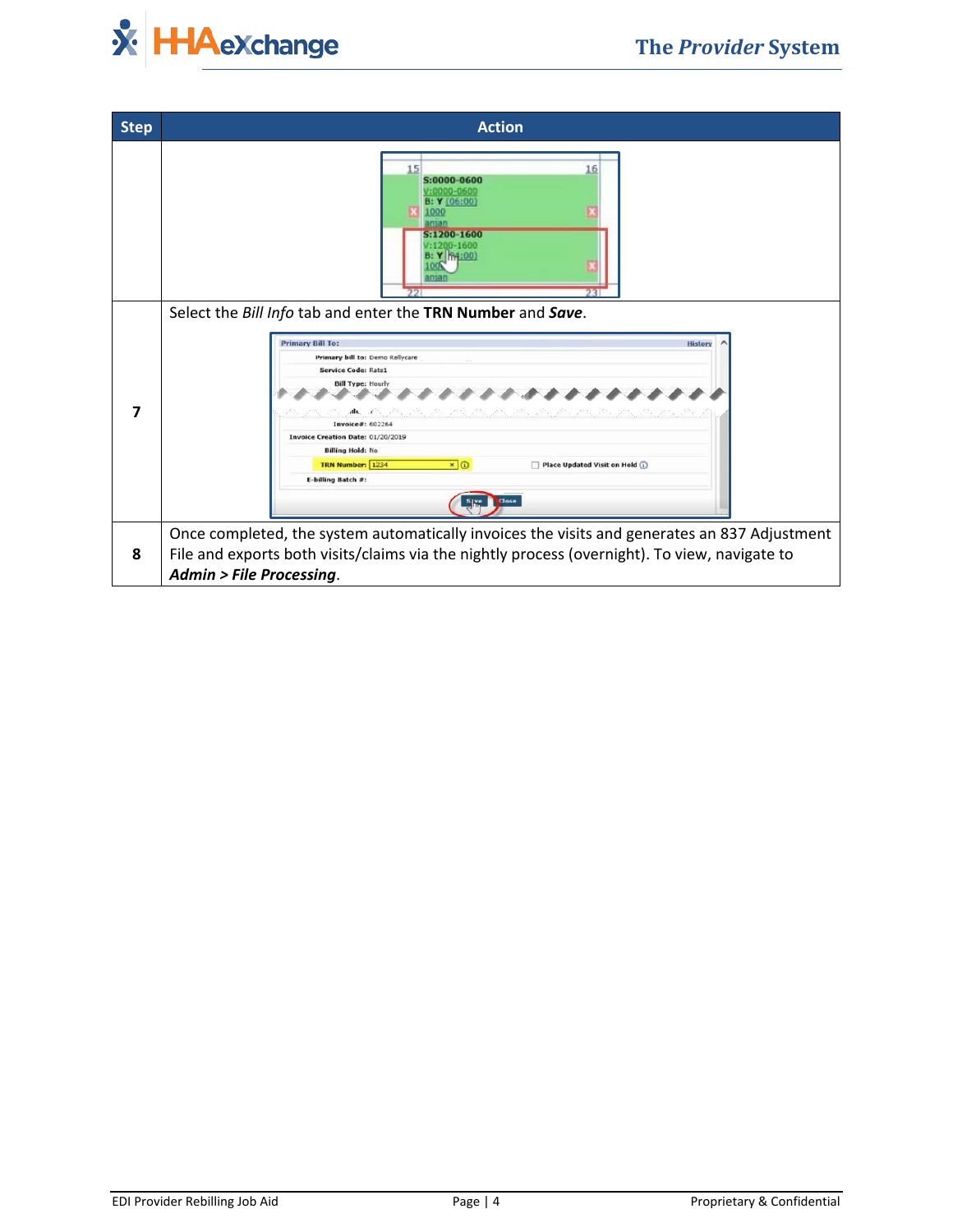

# **Resubmit as Void Due to Incorrect Billing to the Wrong Payer**

| <b>Scenario</b> | Provider bills a Claim to the wrong Payer.                                                                                                                                         |
|-----------------|------------------------------------------------------------------------------------------------------------------------------------------------------------------------------------|
| <b>Solution</b> | Void the Claim via the Rebilling Resubmission function for the incorrect Payer.<br>Delete the Invoice and visit records allowing for a new original claim to the correct<br>Paver. |

| <b>Step</b> | <b>Action</b>                                                                                                                                                                                                                                                                                                                                                                                                                                                                                                                                                                                                                                                                                                                                                                                                                                                          |
|-------------|------------------------------------------------------------------------------------------------------------------------------------------------------------------------------------------------------------------------------------------------------------------------------------------------------------------------------------------------------------------------------------------------------------------------------------------------------------------------------------------------------------------------------------------------------------------------------------------------------------------------------------------------------------------------------------------------------------------------------------------------------------------------------------------------------------------------------------------------------------------------|
| 1           | Navigate to Billing > Electronic Billing > Resubmit Claims function.                                                                                                                                                                                                                                                                                                                                                                                                                                                                                                                                                                                                                                                                                                                                                                                                   |
| 2           | On the Resubmit Claims page, select the Payer (MCO) and click on the Add Claims button.                                                                                                                                                                                                                                                                                                                                                                                                                                                                                                                                                                                                                                                                                                                                                                                |
| З           | Search for the visit on the Claims Search window (enter the Invoice Number field).<br>Note: The Invoice Number can be obtained from the Bill Info tab (click on the V: link on the Member<br>Calendar to access).                                                                                                                                                                                                                                                                                                                                                                                                                                                                                                                                                                                                                                                      |
| Δ           | On the Claims Search results, select the claim and click on the Add button.<br><b>HHAeXchange - Claim Search</b><br>Search<br><b>Batch Number</b><br>Invoice Number: 602254<br>Service Code: All<br><b>Admission ID:</b><br><b>Last Name:</b><br><b>First Name</b><br>Claim Status: All<br>Visit From: = N/d/yww<br>Visit To:<br>Visit To:<br><b>Search</b><br><b>Claim Search</b><br>                                                                                                                                                                                                                                                                                                                                                                                                                                                                                 |
| 5           | On the Resubmit Claims window, click the pencil icon to Edit the claim.<br><b>Resubmit Claims</b><br>ubmit claims E-submission Batch<br>MCO: Demo Relivcare (India Test Only).<br>Batch Number: CLM05481520200340<br>Batch Date: 01/20/2019<br>Add Clair<br>submit Claims Search<br>Legend<br><b>Search Results (1)</b><br>Delay Reason Code : Select<br>$\checkmark$<br>Page 1 of 1<br>Visits Older Than:<br><b>Batch Number</b><br><b>Admission ID</b><br><b>Hember Name</b><br><b>Visit Date</b><br><b>Invoice No</b><br><b>Service Code</b><br><b>Caregiver Name</b><br>Schedule<br><b>Visit</b><br>Visit Hours Eilled Hours Billed Units Bill Type Billed Amount ST TRI<br>15202LSH100238<br>LSH-US1801201602<br>602254<br>01/17/2019<br>Rate1<br>0000-0500<br>Cena John<br>1000 anjan<br>05:00<br>05:00<br>5.00<br>,,,,,,,,<br>.<br>Export and Download O Cancel |
| 6           | The Claims Adjustment window opens. Select Void in the Submission Type field and enter<br>the TRN Number. Upon selecting Void, the visit is automatically placed on Hold (preventing<br>the system from re-exporting the claim). Select the Manual Hold Reason and click Save to<br>continue.<br><b>HHAcXchange - Claim Adjustment</b><br>$\boldsymbol{\mathsf{x}}$<br><b>Claim Adjustment</b><br><b>IMPORTANT: Claim Adjustment changes will bypass ALL billing validations and rounding rules. It is an override function</b><br>Place Updated Visit On Hold<br>* Submission Type: Vaid<br>$\check{ }$<br>$\circ$<br>* TRN Number: 44444<br><b>Update TRN for:</b> Single Claim<br>v<br>v<br>" Manual Hold Reason: Export issue<br>$\left($ $\left($ $\right)$ $\right)$                                                                                             |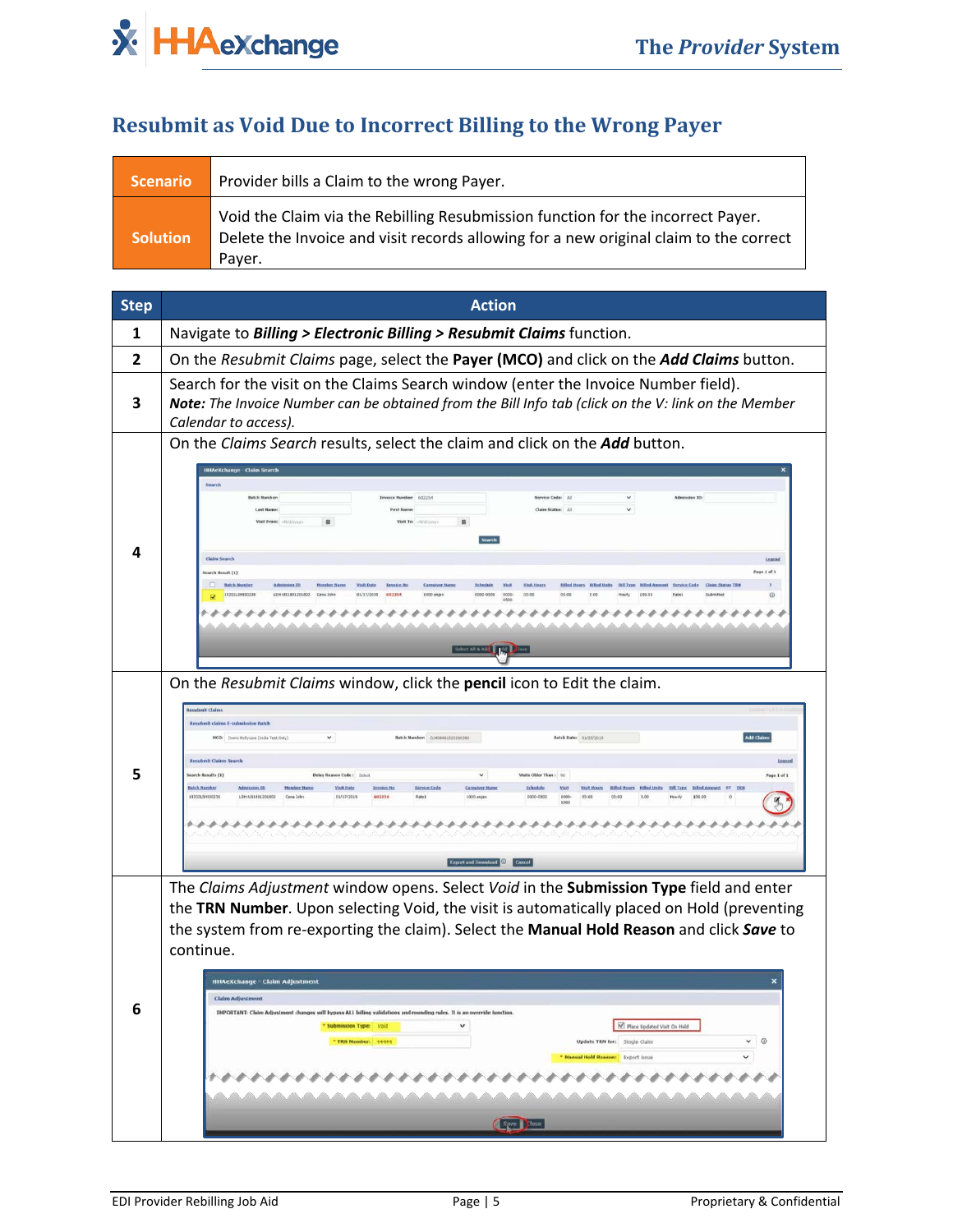

| <b>Step</b> | <b>Action</b>                                                                                                                                                                                                                                                                                                                                                                                                                                                                                                                                                                                                                                                                                                                                                                                                                                                   |
|-------------|-----------------------------------------------------------------------------------------------------------------------------------------------------------------------------------------------------------------------------------------------------------------------------------------------------------------------------------------------------------------------------------------------------------------------------------------------------------------------------------------------------------------------------------------------------------------------------------------------------------------------------------------------------------------------------------------------------------------------------------------------------------------------------------------------------------------------------------------------------------------|
|             | Back on the Resubmit Claims window, click the Export and Download button. This completes<br>the first part of this process. Proceed to the next step to "un-bill" the visit.                                                                                                                                                                                                                                                                                                                                                                                                                                                                                                                                                                                                                                                                                    |
| 7           | <b>Ecodenil Claims</b><br><b>Resultmit claims E-submission Batch</b><br><b>Add Chines</b><br>HCO: Dama Referant Doda Test Only)<br>Belch Humbert (Linijians 120202014)<br>Batch Date: 01/30/2019<br>Resubrait Claims Search<br>Logond<br><b>Search Results (3)</b><br>Vints Older Than : 90<br>Delay Reason Code : Sales<br>$\vee$<br>Page 1 of 1<br><b>Belch Hander</b><br>Admission.III<br><b>Hember Name</b><br><b>Yoff Date</b><br>Immics.fta<br>Sucreton Code<br><b>Carrotron Name</b><br>Schedule<br>Yoll YolLinex Bibelitses Mindleds Millan BibelAneed<br>15203154050238<br>LISB GELBERTS 0032<br>Cona John<br>46/17/2019<br>882254<br>Rate1<br>3553 anjari<br>0008-0508<br>0000-<br>05:00<br>05/00<br>5.00<br>Hourly<br>855.00<br>$V$ 48888<br>$\mathbb{R}$ $\times$<br>◢                                                                              |
|             | Files are being dounloaded to your local machine and experted to the Payer's FTP site.<br><b>Taport and Openhind ONE</b> Tabled                                                                                                                                                                                                                                                                                                                                                                                                                                                                                                                                                                                                                                                                                                                                 |
| 8           | Navigate to Billing > Invoice Search > Search by Invoice to locate the applicable Invoice.                                                                                                                                                                                                                                                                                                                                                                                                                                                                                                                                                                                                                                                                                                                                                                      |
| 9           | On the Invoice Search results, click on the Invoice Number link.                                                                                                                                                                                                                                                                                                                                                                                                                                                                                                                                                                                                                                                                                                                                                                                                |
|             | On the <i>Invoice Details</i> page, click $\mathbf{\times}$ to delete the visit and Invoice records.                                                                                                                                                                                                                                                                                                                                                                                                                                                                                                                                                                                                                                                                                                                                                            |
| 10          | <b>Invoice Details</b><br>Invoice<br>Back<br>H Invoice Number: 602254 Edit<br><b>Admission ID: US1801201802</b><br><b>Member Name: Cena Juhr</b><br>Address: 330000<br>Tetal Amount: \$55.00<br>Total Hours: 5:0<br>Batch Date: 01/18/2019<br>Batch Number: 1520215HI0023<br><b>Office:</b><br>NPT:<br><b>Office Address:</b><br><b>Secondary Identifier</b><br>Search Results (1)<br>Visits<br>$\frac{\Pi}{\Pi_{\text{old}}}$<br><b>YHR Rate</b> H<br>Visit Date. -<br>U. motestmbA<br><b>Member Name</b><br>Provider Name<br>Caregner.IN<br><b>Sergatvor Name VIsit</b><br>Visit tirs<br>LifeSaver Home Care<br>\$0.00<br>01/17/2019<br>/S1801201802 Cena John<br>1000 anjan<br>0020-0500<br>05:00<br>\$10.00<br>\$50.00                                                                                                                                      |
| 11          | Select Remove Visit from Invoice and Delete Visit Schedule and Confirmation from the<br>dropdown menu.<br><b>Invoice Details</b><br>Back<br>Invoice<br>H Invoice Number: 602254 Edit<br>Member Name: Cena John<br><b>Total Hours: 5:0</b><br>Batch Date: 01/18/2019<br>Office:<br><b>Office Address:</b><br>Search Results (1)<br><b>PrintInvoice</b><br><b>PrintDutySheet</b><br>Visits<br>E-billing<br>Export<br><b>Admission ID</b><br><b>Member Name</b><br>Visit Date -<br><b>Provider Name</b><br><b>Caregiver IN</b><br>Careo<br>tount<br>manual<br><b>Status</b><br>Hold<br>LifeSaver Home Care<br>01/17/2019<br>US1801201802<br>A <sub>1</sub><br>1000 a<br>0.00<br><u>Cena John</u><br>Remove Visit from Invoice<br>Remove Visit from Invoice and<br>elete Visit Confirmat<br>Remove Visit from Invoice and<br>Delete Visit Schedule and<br>firmation |
| 12          | The Visit Delete popup window appears. Select a Reason from the required field. Click Delete<br>to finalize.<br><b>Visit Delete</b><br>Member ID: US1801201802<br>Member Name Cena John<br>Visit: 0000-0500<br>Visit Hours: 05:00<br>Total Amount: 50.00<br><b>Reason:</b><br>Notes:<br>K)<br>Delete <b>Close</b>                                                                                                                                                                                                                                                                                                                                                                                                                                                                                                                                               |
| 13          | The visit is now removed. A new visit can now be created and billed as usual to the correct<br>Payer.                                                                                                                                                                                                                                                                                                                                                                                                                                                                                                                                                                                                                                                                                                                                                           |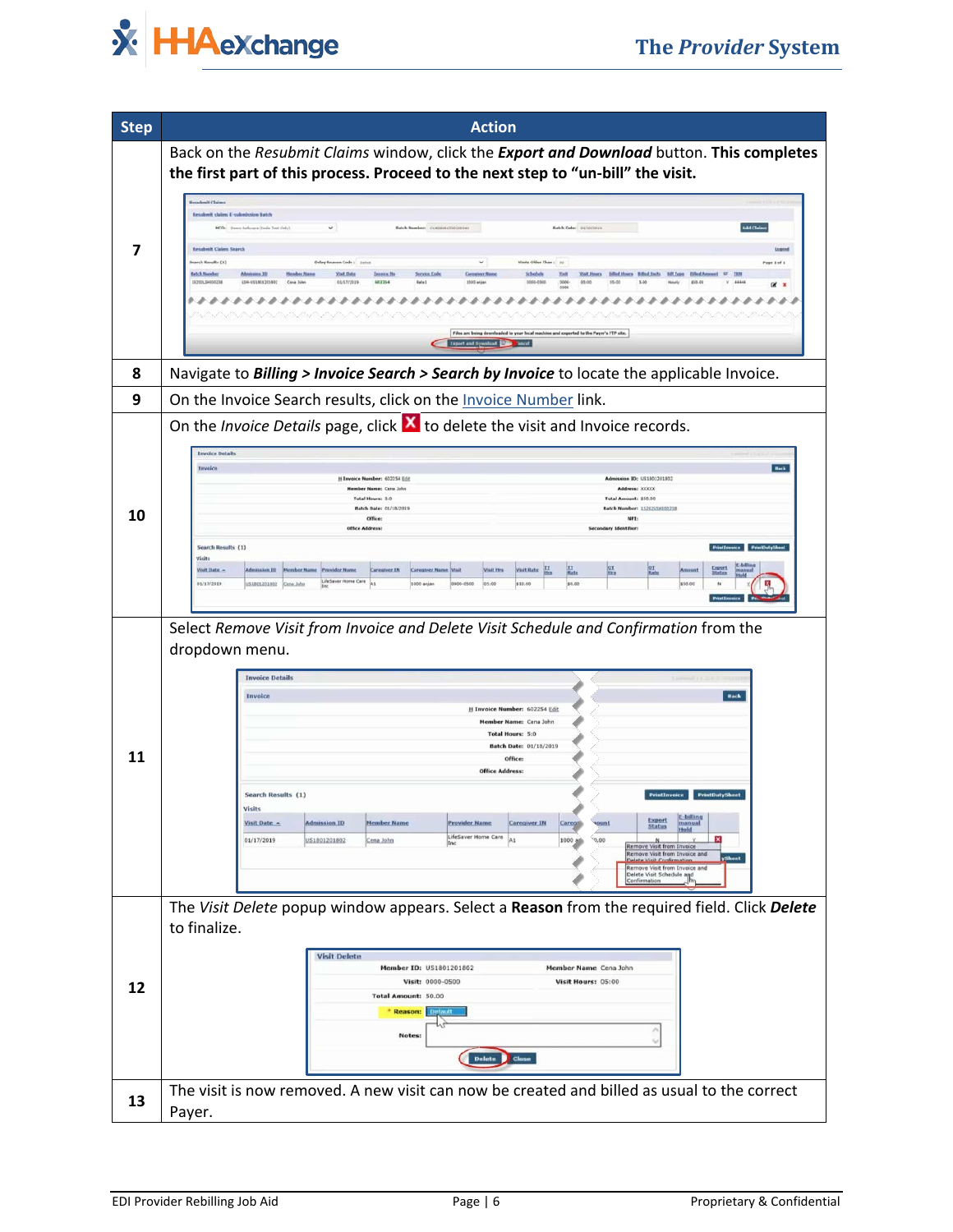### **Resubmit as Adjustment Due to Updated Visit Information/Correction of Hours**

| <b>Scenario</b> | Provider bills a Claim. After Payer Adjudication, the Provider must make changes<br>to Scheduled and/or Visit times.                                                                 |
|-----------------|--------------------------------------------------------------------------------------------------------------------------------------------------------------------------------------|
| <b>Solution</b> | Un-export visit(s) and remove from Invoices. Edit Schedule and Visit Times<br>accordingly and re-invoice adding the TRN number. The system exports these<br>claims as an Adjustment. |

| <b>Step</b> | <b>Action</b>                                                                                                                                                                                                                                                                                                                                                                                                                                                                                                                                                                                                                                                                                                                                                                                                                       |
|-------------|-------------------------------------------------------------------------------------------------------------------------------------------------------------------------------------------------------------------------------------------------------------------------------------------------------------------------------------------------------------------------------------------------------------------------------------------------------------------------------------------------------------------------------------------------------------------------------------------------------------------------------------------------------------------------------------------------------------------------------------------------------------------------------------------------------------------------------------|
| 1           | Navigate to <b>Billing &gt; Invoice Search &gt; Search by Invoice</b> to locate the applicable Invoice.                                                                                                                                                                                                                                                                                                                                                                                                                                                                                                                                                                                                                                                                                                                             |
| 2           | On the Invoice Search results, click on the Invoice Number link.                                                                                                                                                                                                                                                                                                                                                                                                                                                                                                                                                                                                                                                                                                                                                                    |
|             | On the Invoice Details page, click on the Y link under Export Status to un-export the claim.                                                                                                                                                                                                                                                                                                                                                                                                                                                                                                                                                                                                                                                                                                                                        |
| 3           | <b>Invoice Details</b><br><b>Invoice</b><br>Back<br><b>Admission ID: US1801201901</b><br>H Invoice Number: 602255 Edit<br>Member Name: Cena John<br>Address: XXXXX<br><b>Total Hours: 1:0</b><br>Total Amount: \$15.00<br><b>Batch Date: 01/18/2019</b><br>Batch Number: 0004LSHI00112<br>Office:<br>NPT:<br><b>Office Address:</b><br><b>Secondary Identifier:</b><br>Search Results (1)<br>Visits<br>$\frac{\text{or}}{\text{Hrs}}$<br>$rac{OT}{Rate}$<br>Visit Date -<br><b>Admission ID</b><br><b>Member Name</b><br><b>Provider Name</b><br><b>Caregiver IN</b><br>Caregiver <sup>b</sup><br>Amount<br>LifeSaver Home Care<br>01/18/2019<br>SC<br>Samuels Ca<br>US1801201901<br>Cena John<br>\$15.00<br><b>PrintDutySh</b>                                                                                                     |
| Δ           | The Update Export Flag to "No" window opens. Enter the TRN number (sent with ERA by the<br>Payer) and select the Apply TRN to all visits with this Invoice # checkbox. If all changes are<br>completed on the same day, then DO NOT select the Place On Hold checkbox. Click Save.<br>HHAeXchange - Update Export Flag to "No"<br><b>Update Export Flag to "No"</b><br>MCO: Demo ML (India Test Only)<br>Member: Cena, John (US1801201901)<br><b>Invoice: 602255</b><br>Visit: 0200-0300<br><b>Billed: \$15.00</b><br>TRN: 23232<br>4 Apply TRN to all visits with this Invoice #<br>Place On Hold: V Place all other visits with this TRN on Manual E-Billing Hold (1)<br>* Manual Hold Reason: Billing Edit<br>◡<br>The Export Status changes to "N" (No).<br>Note: The visit and associated TRN is found in the Remittance File. |
| 5           | On the <i>Invoice Details</i> page, click on $X$ to remove the visit from the Invoice. Select <b>Remove</b><br>Visit from Invoice from the dropdown menu.                                                                                                                                                                                                                                                                                                                                                                                                                                                                                                                                                                                                                                                                           |